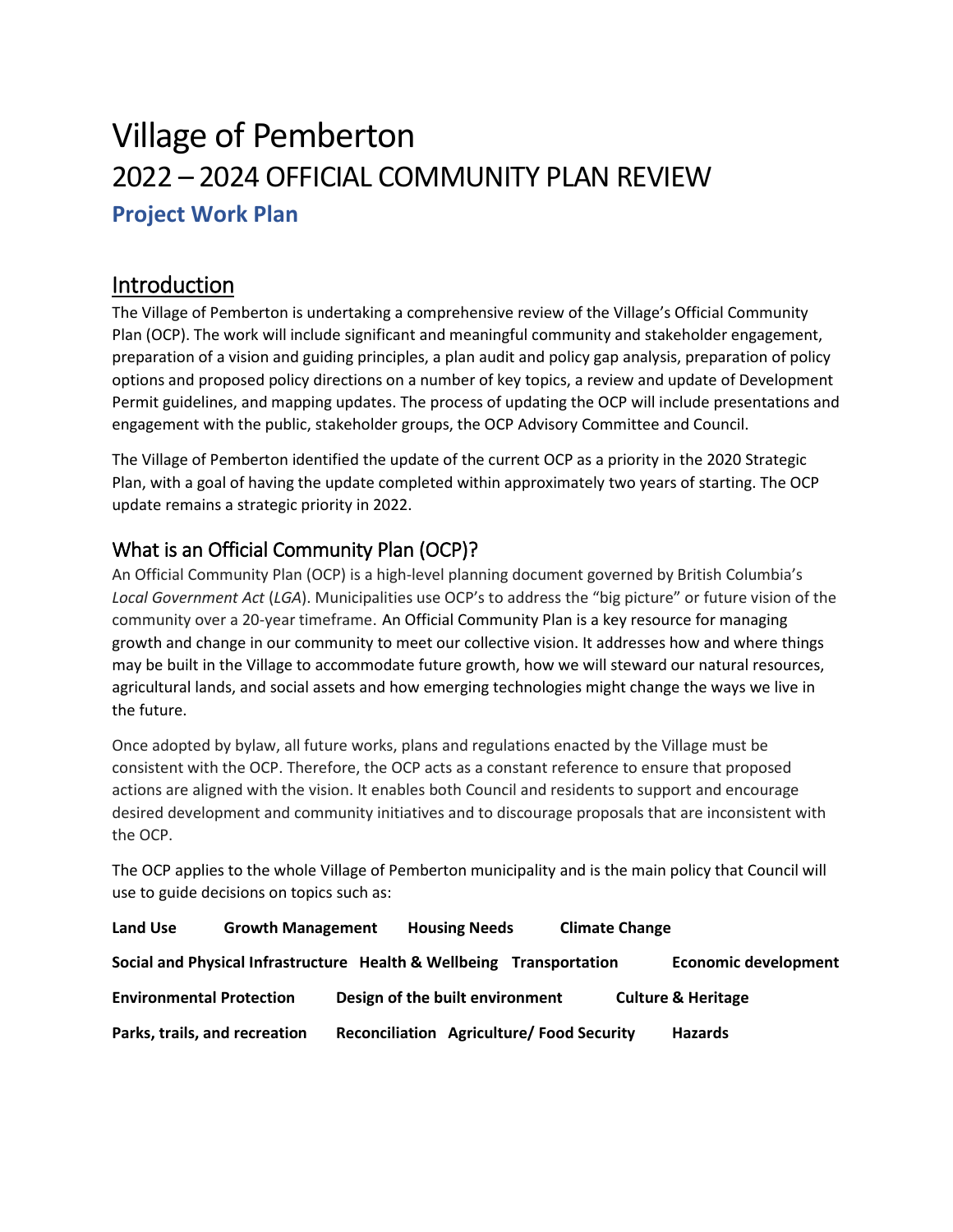

#### Statutory Requirements

OCPs are prepared and adopted within the statutory provisions of the *Local Government Act (LGA)*. The *LGA* prescribes the general content of the OCP and sets out the process for adopting a Plan. An OCP must have statements and map designations for present and proposed residential, commercial, industrial, institutional, agricultural, recreational, and public utility lands, along with supporting utilities and land use restrictions. In addition, an official community plan must also include housing policies, community greenhouse gas reduction targets, and a Regional Context Statement.

An OCP may also include other optional policy statements relating to social needs, social well-being and social development, the natural environment, and other topics the community feels is worthwhile or necessary.

#### **Background**

The Village of Pemberton adopted its current OCP in 2011. Several amendments have been made to the Plan since this date; most significantly, the addition of the Hillside Special Planning Area, and amendments to the Tiyata Special Planning Area to facilitate the development of a new K-12 public school aimed at Francophone education. However, a comprehensive review has not been undertaken.

Over the course of time, the OCP goals, policies, land use designations and guidelines need to be revisited to validate what has been achieved and amended to incorporate new factors and issues not evident when the original document was conceived. This ensures the continued relevance and value of the OCP to Pemberton in the future.

Many of the goals and policies within the document have stood the test of time and are still applicable today. However, to test its relevance, the time is now to complete a full review and validation to ensure our OCP reflects the view of the community, responds to changes globally, regionally and locally and continues to be a relevant guiding document.

#### Project Scope

The work will include significant and meaningful community and stakeholder engagement, an update (or check-in) to the vision and guiding principles, population projections, determination of where future growth should occur, preparation of policy options and recommendations, review and update of Development Permit Area Guidelines, and incorporation of a new Regional Context Statement. Presentations and updates to the public, stakeholders, OCP Advisory Committee and Council will occur throughout the review process.

The OCP will include the development of new and updated strategic directions, policies and actions related to the following topics and questions:

**Growth Management** – What is our Village's projected growth rate? How much development should we accommodate and where? Is our Urban Containment Boundary sufficient?

**Land Use** – What types of land uses do we need and where? What types of land uses should we avoid and where (i.e., hazard lands)?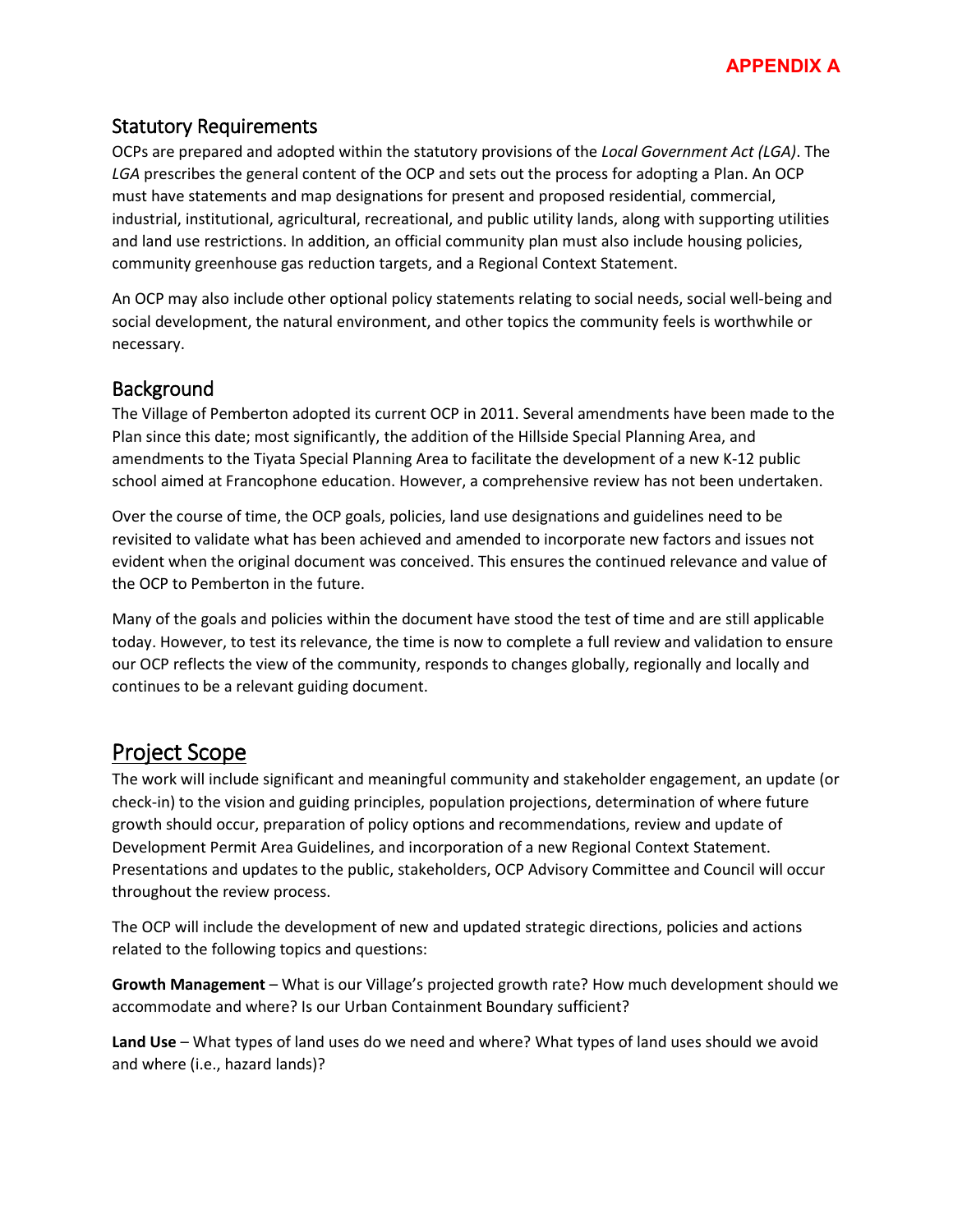- Residential Land How much and what types of housing do we need in future to meet our community's growth projections and our affordable housing needs?
- Commercial and Industrial Land How much more commercial and industrial space is needed to accommodate our growing population and provide sufficient employment lands?
- Recreation and Public Use Land What others uses do we want or need?

**Economic Development** – What kinds of business and investments do we want to attract and where? How do we retain and support local business already located here?

**Transportation** – Is our transportation system sufficient to accommodate a growing population? What modes of transportation do we want to prioritize?

**Climate Resiliency** – What is our community's greenhouse gas emissions (GHG) target and how do we achieve it? How do we plan for the future to take into account climate change and associated impacts to Village infrastructure and social systems?

**Healthy Communities** – How do we ensure we remain connected and supportive of each other, especially when faced with unprecedented public health challenges & the health impacts of climate change?

**Recreation, Arts and Culture** - What amenities and services do we require to ensure we are physically active, socially engaged, mentally supported and spiritually fulfilled?

#### **Objectives**

The OCP represents the community's vision for the future and provides a policy framework to guide growth and decision-making about the use and management of land in the Village of Pemberton. The following objectives will be achieved with this OCP Review:

- a. Develop an OCP with a high degree of community input which balances local and technical expertise and produces a final policy document that is endorsed by the community.
- b. Develop an OCP that provides clear and consistent guidance and direction for Council, Staff and the community and sets clear directions for long term growth challenges.
- c. Establish a user friendly OCP that is easily understood by the public, decision makers and Staff that is professional, technically sound, aesthetically pleasing, and complies with all legislative requirements.
- d. Achieve an OCP that defines and enhances the unique character of Pemberton and establishes a data base for community assets and vulnerabilities.
- e. Achieve an OCP that effectively balances economic, social, cultural, and environmental interests in order to meet the needs of the present generation without compromising the ability of future generations to meet their needs.
- f. Develop an OCP that helps build a resilient community, one that has the capacity to adapt to changes such as shifting demographics and housing affordability and easily "bounce back" from events such as pandemics, economic downturns and the effects of a changing climate.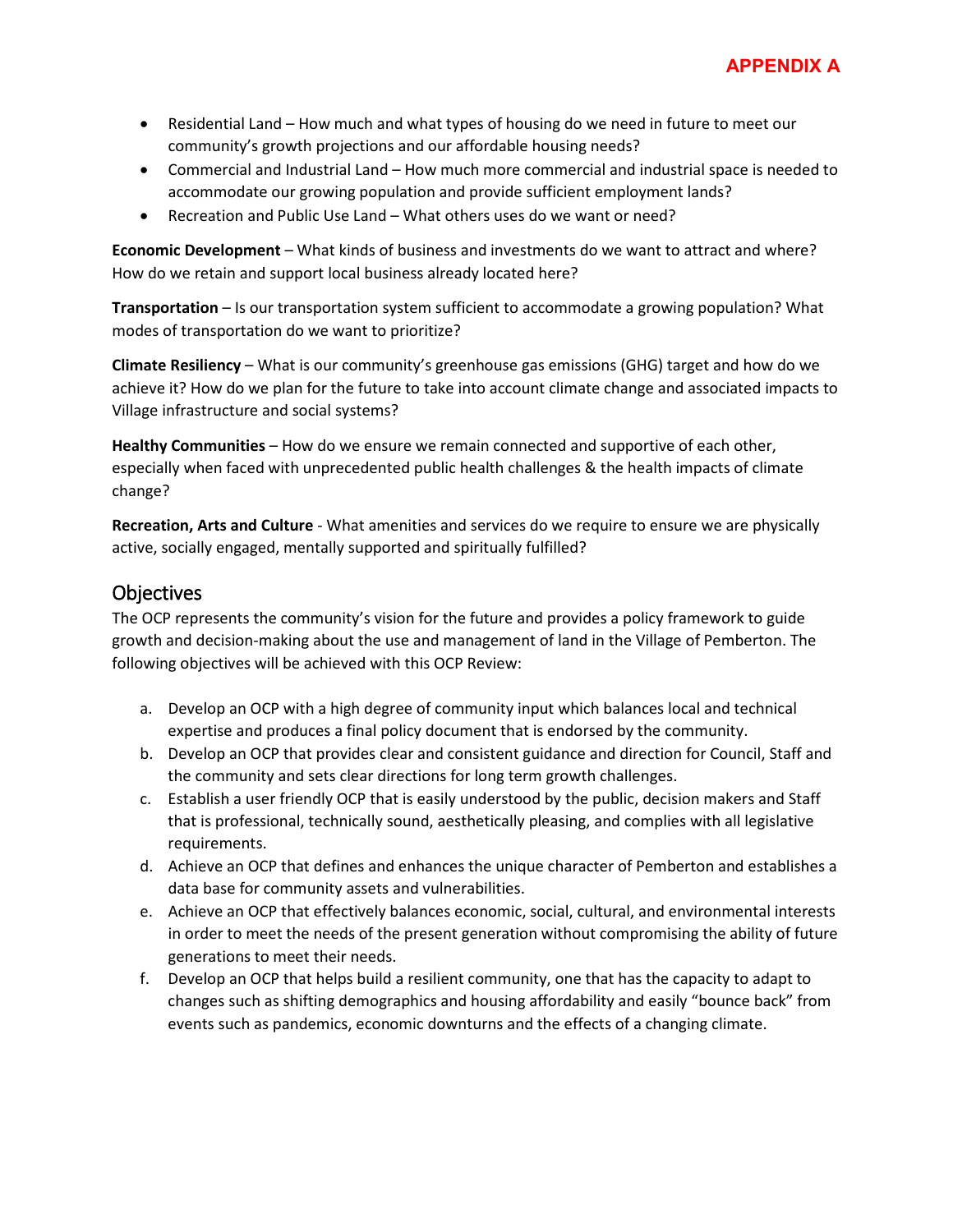# Roles and Responsibilities

The review and update of the OCP will include the efforts of many different groups and individuals, each with their own specific roles and responsibilities.

**Village Council** – Council will be provided with status updates at regular intervals and will provide broad oversight and direction.

**First Nations** – the Lil'wat Nation will be approached to enquire how they wish to be consulted and if any protocol agreements are warranted to ensure meaningful consultation.

**OCP Advisory Committee** – the role of this volunteer committee will be to assist Staff and Village Consultants on issue identification, consultation approaches, information sharing and communication with residents, and community perceptions and opinions on various topics.

**Advisory Land Use Committee** – this is an established Village Commission that assists the Village with amendments to the OCP and Zoning Bylaw. Their opinions on the OCP review will be sought on an asneeded basis, and the ALUC will be given the opportunity to review drafts.

**Key Community Stakeholders, External Agencies and Not-for-Profit Organizations** – the Village will engage with relevant community stakeholders and external agencies. The exact extent and form of engagement will be determined by Council when it considers the *LGA*, Section 475 Staff Report on early and ongoing consultation opportunities. It is anticipated that this group will include, but not be limited to, the following:

- Squamish-Lillooet Regional District
- School Districts #48 & 93
- Vancouver Coastal Health
- BC Transit
- Ministry of Transportation and Infrastructure
- Agricultural Land Commission
- Ministry of Environment
- Pemberton and District Chamber of Commerce
- Tourism Pemberton
- Stewardship Pemberton Society
- Pemberton Arts Council
- Pemberton Off-Road Cycling Association (PORCA)
- Pemberton Valley Dyking District (PVDD)
- Pemberton Valley Trails Association (PVTA)
- Pemberton Wildlife Association (PWA)

**Community-at-Large**: Residents and Business Owners will be invited to participate in the review in various formats, which will be determined by the development of a project specific Engagement Strategy.

**Staff Advisory Committee** – It is anticipated that a Staff Advisory Committee will be made up of the Village's Chief Administrative Officer, Manager of Development Services, Planners, Consulting Planners and the Planning/Building Clerk. Managers and Senior Staff from other relevant departments, such as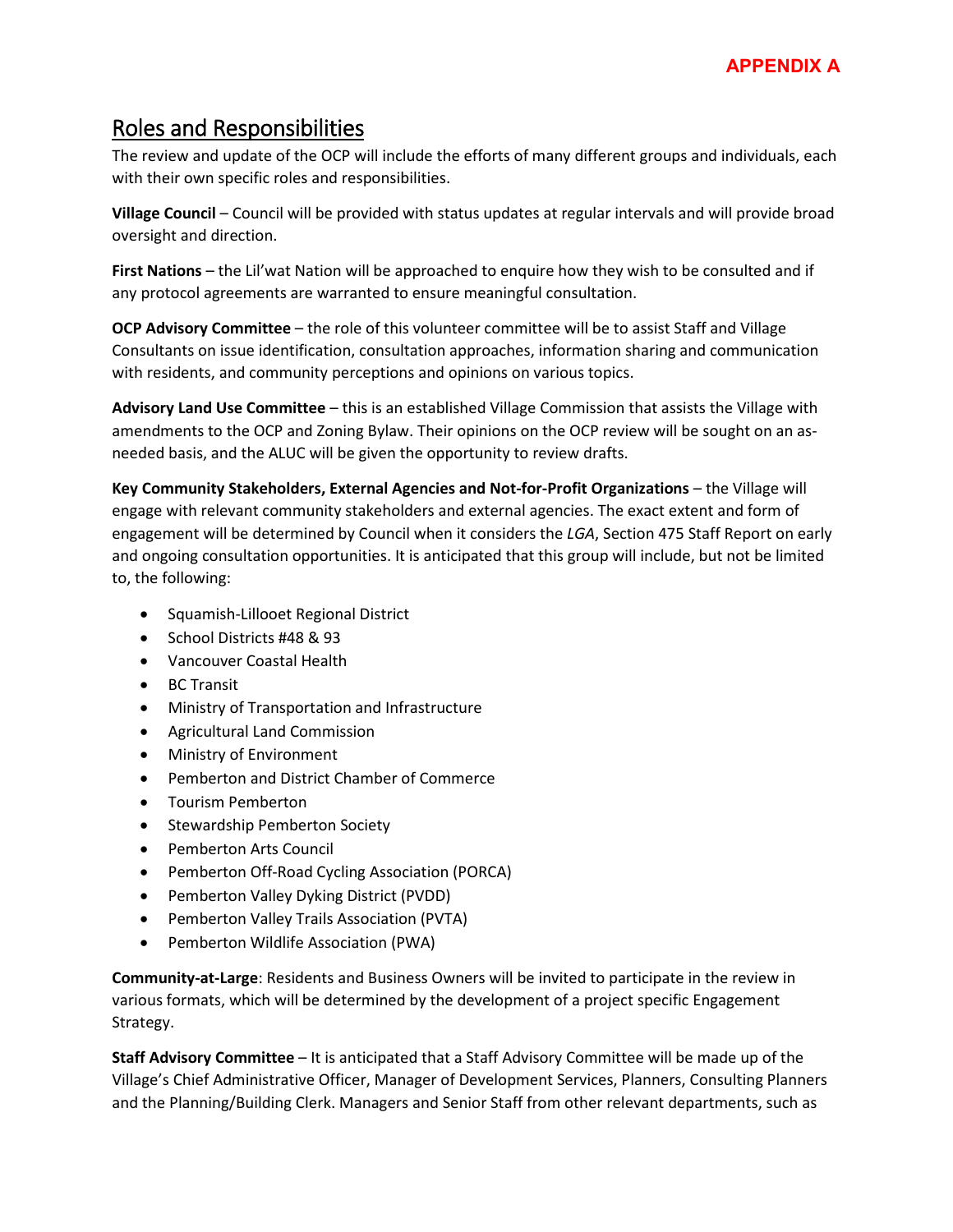Operations, Fire Rescue, Recreation, Corporate & Legislative Services, and Finance will be invited to participate when topics relevant to their interests are to be discussed.

**Village Planning Team** – The role of the Village planning team will be to lead the OCP Review project and coordinate the other roles and responsibilities. This team will be led by the Manager of Development Services and will include Staff and Consulting Planners as needed.

**Consulting Team** – The role of the consulting team will be to execute the specific scopes of work assigned to them on the schedule defined by the Village Planning Team based on a competitive tendering process.

## **Schedule**

The OCP Update project is expected to be completed in approximately 24 months. Below is a preliminary schedule: All milestone dates are approximate and estimated. Items in this list may change based on the requirement for flexibility, the complexity of certain issues to be addressed and the iterative nature of an OCP review.

| <b>Milestone Description</b>                   | <b>Milestone Date</b>  |  |  |
|------------------------------------------------|------------------------|--|--|
| OCP Review Preparation - Terms of Reference &  | Dec 2021 - Apr 2022    |  |  |
| OCP Advisory Committee (AC) Recruitment        |                        |  |  |
| Council Update                                 | March 8, 2022          |  |  |
| Project Initiation                             | Spring/Summer 2022     |  |  |
| Plan Audit and Issue Identification            | Summer/Fall 2022       |  |  |
| Council Update                                 | October 2022           |  |  |
| Community and Stakeholder Consultation - First | Winter 2023            |  |  |
| <b>Stage</b>                                   |                        |  |  |
| Council Update - Consultation Results & Issue  | Spring 2023            |  |  |
| Confirmation                                   |                        |  |  |
| <b>First Draft</b>                             | Summer/Early Fall 2023 |  |  |
| Community and Stakeholder Consultation -       | <b>Fall 2023</b>       |  |  |
| Second Stage                                   |                        |  |  |
| <b>Second Draft</b>                            | Fall 2023/Winter 2024  |  |  |
| Community and Stakeholder Consultation - Third | Spring 2024            |  |  |
| <b>Stage</b>                                   |                        |  |  |
| Finalization of OCP Bylaw                      | Summer 2024            |  |  |
| Approvals and adoption                         | <b>Fall 2024</b>       |  |  |

## Resources

There will be considerable costs associated with the OCP update. The Village of Pemberton will engage a consulting team to complete the OCP Update project. Consulting fees are expected to be the majority of the costs on the OCP Update project. The planning team is actively investigating expected consulting costs through discussions with communities who have recently undertaken OCP reviews. Consultant engagement will be managed through a competitive tendering process. While consultants can complete the majority of the work for the OCP Update project, Village staff must still lead the initiative, coordinate